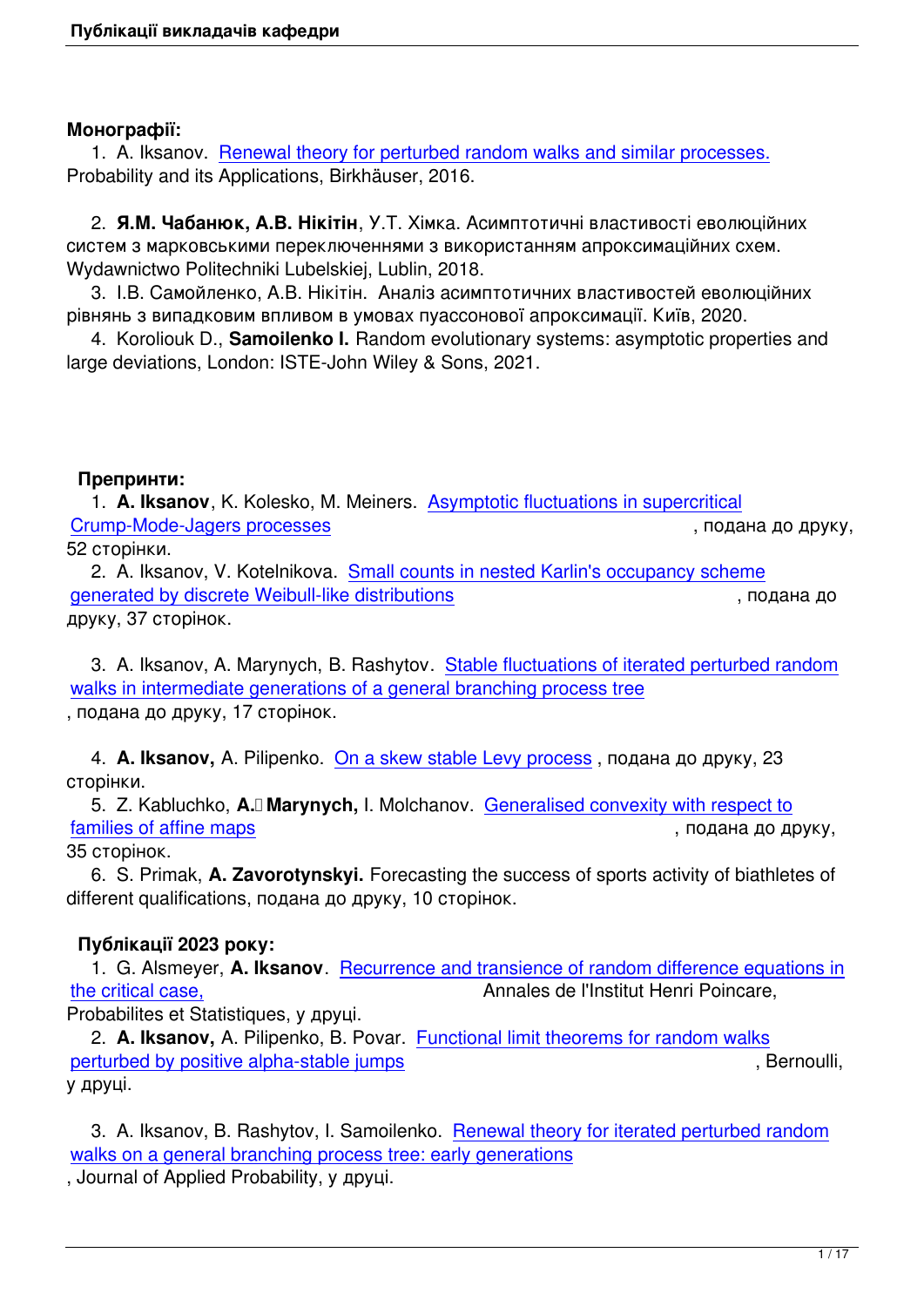#### **Публікації 2022 року:**

 1. S. Bekesiene, **I. Samoilenko**, A. Nikitin, I. Meidute-Kavaliauskiene. The Complex Systems for Conflict Interaction Modelling to Describe a Non-Trivial Epidemiological Situation , Mathematics, 10, no. 4, 537.

 [2. V. Bohun, A. Iksanov, A. Marynych, B. Rashytov.](https://www.mdpi.com/2227-7390/10/4/537)  Renewal theory fo[r iterated pertu](https://www.mdpi.com/2227-7390/10/4/537)rbed random walks on a general branching process tree: intermediate generations , Journal of Applied Probability, 59, no. 2, 421-446.

3. V. Bohun, A. Marynych. [Random walks with sticky barriers](iksan/publications/BogIksMarRash_final_AP.pdf)[, Modern Stochastics: Theor](iksan/publications/BogIksMarRash_final_AP.pdf)y and Applications,  $\alpha$  and Applications,  $\alpha$  and  $\alpha$  and  $\alpha$  and  $\alpha$  and  $\alpha$  and  $\alpha$  and  $\alpha$  and  $\alpha$  and  $\alpha$  and  $\alpha$  and  $\alpha$  and  $\alpha$  and  $\alpha$  and  $\alpha$  and  $\alpha$  and  $\alpha$  and  $\alpha$  and  $\alpha$  and  $\alpha$  and  $\alpha$  and

 4. D. Buraczewski, **A. Iksanov**, **A. Marynych**. Central limit theorem for the least common multiple of a uniformly sample[d m-tuple of integers,](marynych/wp-content/uploads/2022/02/BohMar19022022.pdf) Journal of Number Theory, 203, 301-336.

 5. **A. Iksanov**[, Z. Kabluchko,](marynych/wp-content/uploads/2021/07/BurIksMar220521new.pdf) **V. Kotelnikova**. [A functional limit theorem for nested Karlin's](marynych/wp-content/uploads/2021/07/BurIksMar220521new.pdf) occupancy scheme generated by discrete Weibull-like distributions , Journal of Mathematical Analysis and Applications, 507, no. 2, 125798.

 6. **A. Iksanov**[, B. Mallein. Late levels of nested occupancy scheme in random environment](https://www.sciencedirect.com/science/article/abs/pii/S0022247X21008775) , Stochastic Models, 38, no. 1, 130-166.

 7. **A. Iksanov**, **A. Marynych**, K. Raschel. [Asymptotics of arithmetic functions of GCD and](iksan/publications/IksMal090621subm.pdf) LCM of random integers in hyperbolic regions , Results in Mathematics, 77, article no. 165.

 [8. A. Iksanov, A. Marynych, I. Samoilenko.](marynych/wp-content/uploads/2022/04/IksMarRas-22rev.pdf) [On intermediate levels of nested occupancy](marynych/wp-content/uploads/2022/04/IksMarRas-22rev.pdf) scheme in random environment generated by stick-breaking II , Stochastics, у друці.

9. Z. Kabluchko, A.<sup>n</sup> Marynych. [Lah distribution: Stirling numbers, records on](marynych/wp-content/uploads/2021/12/IksMarSam101221rev.pdf) compositions, and convex hulls of high-dimensional random walks , Probability Theory and Related Fields, у друці.

10. A. Kuzmin, V. Ostrovskiy, **D. Proskurin**, M. Weber, R. Yakymiy. On q-tensor product of Cuntz algebras , International Journal of Mathematics, 33, no. 2, 2250017.

 11. **[A. Maryny](https://arxiv.org/pdf/2112.06690.pdf)ch**, I. Molchanov. Facial structure of strongly convex se[ts generated by](https://arxiv.org/pdf/2112.06690.pdf) random samples and the state of the state of the Advances in Mathematics, 395, 108086.

 12. O. Ostrovska, V. Ostrovskyi, **D. Proskurin,** Yu. Samoilenko. [A class of representa](marynych/wp-content/uploads/2021/10/K-ball_final-colours.pdf)tions [of C\\*-algebra gen](marynych/wp-content/uploads/2021/10/K-ball_final-colours.pdf)erated by q

ij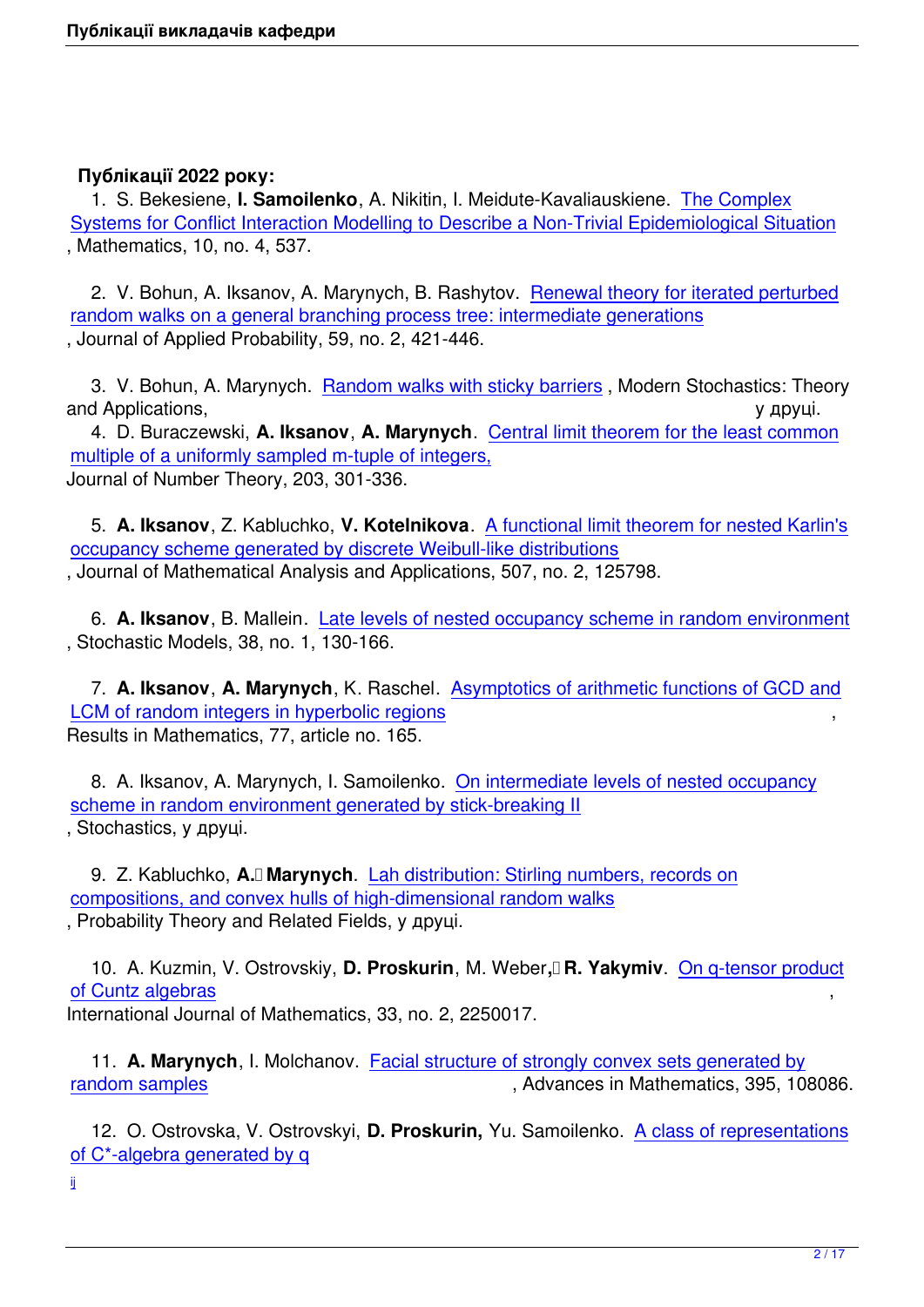-commuting isometries

, Methods of Functional Analysis and Topology, у друці.

 [13. V. Ostrovskiy,](https://arxiv.org/pdf/2111.13059.pdf) **D. Proskurin**, **R. Yakymiv.** On families of twisted power partial isometries **isometries** , Carpathian Mathematical Publications , у друці.

#### **[Публікац](images/publications/tw_parisom_rev.pdf)ії 2021 року:**

 1. V. Bohun. Probabilistic analysis of vantage point trees , Modern Stochastics: Theory and Applications, 8, no. 4, 413-434.

2. V. Bohun, A. Marynych. On the local time of a recurrent random walk on  $Z^2$ . Theory of Probability and [Mathematical Statistics, 105, 69-78.](https://doi.org/10.15559/21-VMSTA188)

 3. D. Buraczewski, **B. Dovgay, A. Marynych.** [Moderate parts in regenerative](marynych/wp-content/uploads/2021/08/BohunMarynych2021.pdf) compositions: the case of regular variation , Journal of Mathematical Analysis and Applications, 497, no. 1, 124894.

 [4. D. Bohle,](marynych/wp-content/uploads/2020/12/BurDovMar2020.pdf) **A. Marynych** and M. Meiners. A f[undamental problem of hypothe](marynych/wp-content/uploads/2020/12/BurDovMar2020.pdf)sis testing with finite inventory in e-commerce **and the set of the set of the set of the set of the set of the set of the set of the set of the set of the set of the set of the set of the set of the set of the set of the set of the s** Stochastic Models in Business and Industry, 37, 454-474.

 [5. D. Buraczewski,](marynych/wp-content/uploads/2020/09/BohMarMei2020.pdf) **A. Iksanov**, B. Mallein. [On the derivative martingale in a branching](marynych/wp-content/uploads/2020/09/BohMarMei2020.pdf) random walk  $\blacksquare$  , Annals of Probability, 49, no. 3, 1164-1204 (Великовский активностранный посилання на офіційну сторінку журнала).

 6. **[A. Iksa](iksan/publications/AP2021_BurIksMal.pdf)nov**, K. Kolesko, M. Meiners. Gaussian fluctuations and a la[w of the iter](http://dx.doi.org/10.1214/20-AOP1474)ated logarithm for Nerman's martingale in the supercritical general branching process , Electronic Journal of Probability, 26, paper no. 160, 1-22.

 7. A. Iksanov, O. Kondratenko. [Functional limit theorems for discounted exponential](https://projecteuclid.org/journals/electronic-journal-of-probability/volume-26/issue-none/Gaussian-fluctuations-and-a-law-of-the-iterated-logarithm-for/10.1214/21-EJP727.full) functional of random walk and discounted convergent perpetuity , Statistics and Probability Letters, 176, 109148.

 8. **A. Iksanov**, A. Nikitin, **I. Samoilenko**. [Limit theorems for discounted convergent](iksan/publications/IksKondr270421accepted.pdf) perpetuities **perpetuities** , Electronic Journal of Probability, 26, no. 131, 1-25.

 9. **A. Marynych**, I. Molchanov. Sieving it[erative random functions systems](https://projecteuclid.org/journals/electronic-journal-of-probability/volume-26/issue-none/Limit-theorems-for-discounted-convergent-perpetuities/10.1214/21-EJP705.full) , Bernoulli, 27, [no. 1, 34-65](https://projecteuclid.org/journals/electronic-journal-of-probability/volume-26/issue-none/Limit-theorems-for-discounted-convergent-perpetuities/10.1214/21-EJP705.full) (  $\overline{p}$ 

#### осилання

на офіційну сторінку журнала).

 [10.](https://projecteuclid.org/journals/bernoulli/volume-27/issue-1/Sieving-random-iterative-function-systems/10.3150/20-BEJ1221.short) **Samoilenko I.**, Nikitin A., Verowkina G., Nikitina T. Construction features and analys[is](https://projecteuclid.org/journals/bernoulli/volume-27/issue-1/Sieving-random-iterative-function-systems/10.3150/20-BEJ1221.short) of warfare information model with impulse perturbations under poisson approximation conditions (short paper).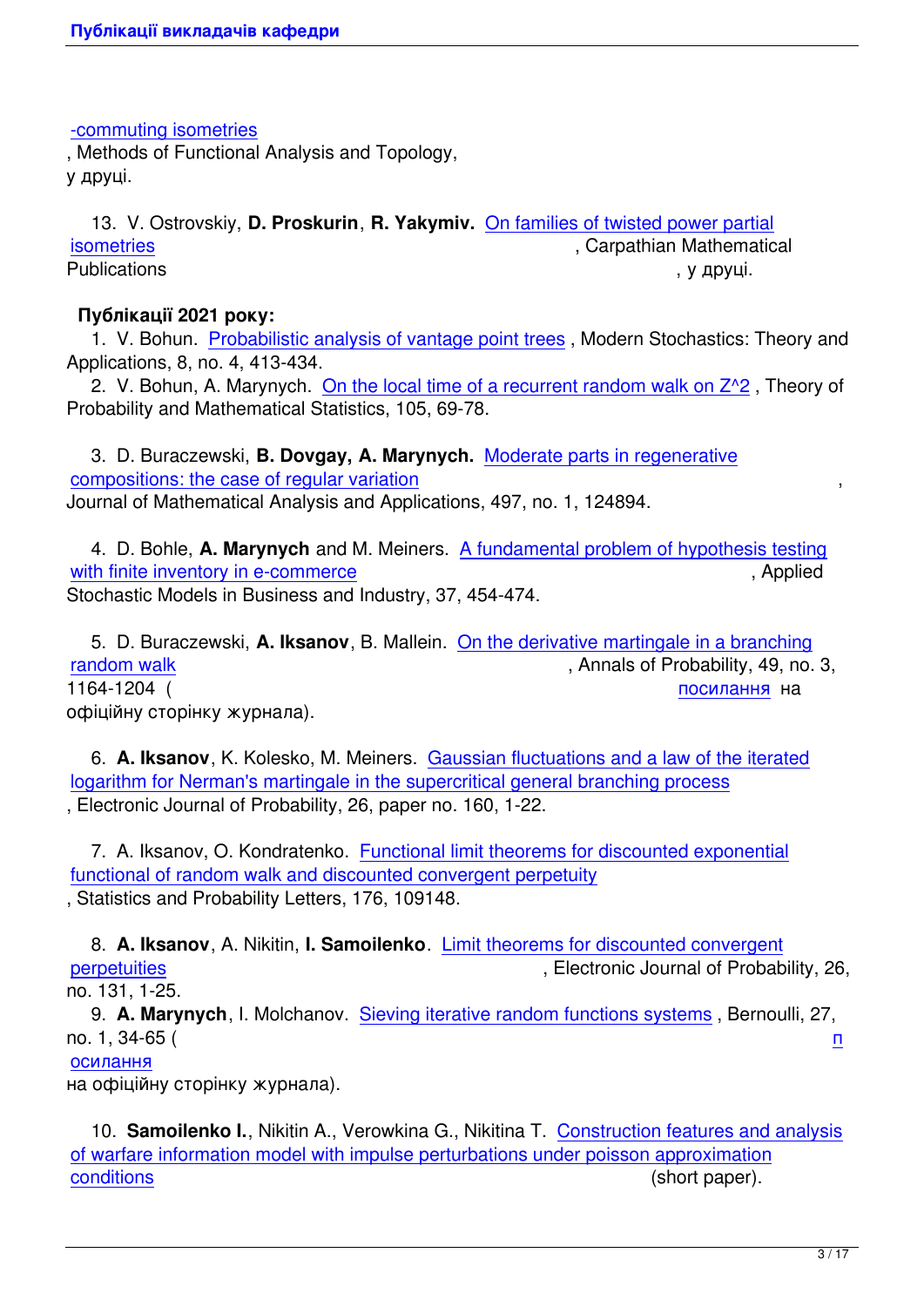Proceedings of Selected Papers of the Workshop on Cybersecurity Providing in Information and Telecommunication Systems (CPITS 2021). - Kyiv, Ukraine, January 28, 2021 (online). - P. 12-17.

11. **Samoilenko II.V., Nikitin A.V., Verovkina G.V. Peculiarities of Construction and** Analysis of the Information Warfare Model with Markov Switchings and Impulse Perturbations Under Levy Approximation Conditions ,

Cybernetics and Systems Analysis, vol. 57, p. 621–628[.](https://link.springer.com/article/10.1007/s10559-021-00387-1)

 [12. О. Іксанов, Б. Рашитов. Функціональна гранична теорема без центрування для](https://link.springer.com/article/10.1007/s10559-021-00387-1) загальних процесів дробового ефекту, Український математичний журнал, 73, no. 2, 160-178. Версія англійською мовою " Functional limit theorem without centering for general shot-noise processes " надрукована у Ukrainian Mathematical Journal, 73, no.2, 181-202.

 13. **[І.В. Самойленко](https://rdcu.be/cyhbU)**, Т.А. Самойленко, **Б.В. Довгай**[. Випадкові еволюції в схемі](https://rdcu.be/cyhbU) випадкової апроксимації ,

Вісник Київського національного університету імені Тараса Шевченка. Серія: фізико-математичні науки, 2021, no. 2, 69-77.

# **Публікації 2020 року:**

 1. G. Alsmeyer, Z. Kabluchko, **A. Marynych**, V. Vysotsky. How long is the convex minorant of a one-dimensional random walk?

, Electronic Journal of Probability, 25, paper no. 105.

 [2. K. Bogus, D. Buraczewski,](https://projecteuclid.org/euclid.ejp/1599271303) **A. Marynych**. Self-similar s[olutions of kinetic-type equation:](https://projecteuclid.org/euclid.ejp/1599271303) the boundary case and the boundary case of the boundary case of the boundary case of the structure of the structure of the structure of the structure of the structure of the structure of the structure of the structure of t their Applications, 130, no. 2, 677-693.

 [3. D. Buraczews](marynych/wp-content/uploads/2019/03/kinetic020319.pdf)ki, **A. Iksanov**, **B. Dovgay**. [On intermediate levels of nested occupancy](marynych/wp-content/uploads/2019/03/kinetic020319.pdf) scheme in random environment generated by stick-breaking I , Electronic Journal of Probability, 25, paper no. 123.

 [4. D. Buraczewski, P. Dyszewski,](https://projecteuclid.org/download/pdfview_1/euclid.ejp/1602122424) **A. Iksanov, A. Marynych**[. Random walks in a strongly](https://projecteuclid.org/download/pdfview_1/euclid.ejp/1602122424) sparse random environment Stochastic Processes and their Applications, 130, no. 7, 3990-4027.

 [5. A. Daletskii, A. Kalyuzh](marynych/wp-content/uploads/2019/03/BurDyszIksMar_new.pdf)ny, E. Lytvynov, **D. Proskurin**. Foc[k representations of](marynych/wp-content/uploads/2019/03/BurDyszIksMar_new.pdf) multicomponent (particularly plekton) commutation relations , Reviews in Mathematical Physics, 32, no. 5, 2030004.

6. C. Dong, **A. Iksanov**[. Weak convergence of random processes with immigratio](https://arxiv.org/abs/1904.11211v1)n at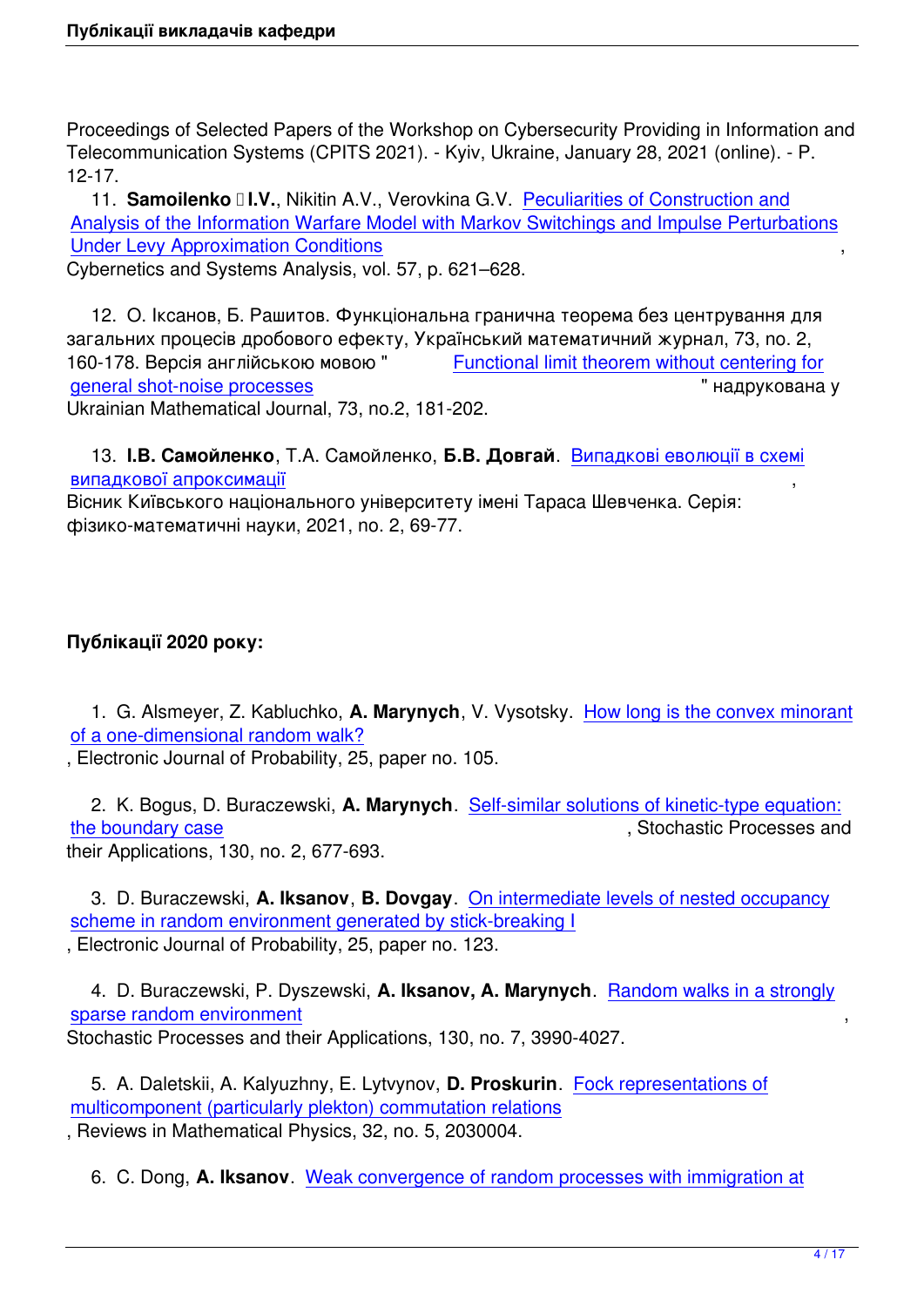random times and the state of Applied Probability, 57, no. 1, 250-265.

 7. A. Gnedin, **A. Iksanov.** On nested infinite occupancy scheme in random environment , Probability Theory and Related Fields, 177, no. 3-4, 855-890.

 8. **[A. Iksan](iksan/publications/DongIks270619.pdf)ov**, K. Kolesko, [M. Meiners. Fluctuations of Biggins](iksan/publications/GneIks290120_2ndrevision.pdf)' [martingales at complex](iksan/publications/GneIks290120_2ndrevision.pdf) parameters , Annales de l'Institut Henri Poincare, Probabilites et Statistiques, 56, no. 4, 2445-2479.

 [9. A. Iksa](iksan/publications/IksKolMei011019_revised.pdf)nov, B. Rashytov. A functional [limit theorem for general shot noise processes](iksan/publications/IksKolMei011019_revised.pdf) , Journal of Applied Probability, 57, no. 1, 280-294.

 10. A. Marynych, I. Matsak. [The laws of iterated and triple logarithms for extreme value](iksan/publications/Iksanov_Rashytov_subm020619.pdf)s of regenerative processes and the matter of the Modern Stochastics: Theory and Applications, 7, no. 1, 61-78.

 11. **I. Matsak**, M. Moklyachu[k. On Distributions of One Class of Random Sums and their](marynych/wp-content/uploads/2020/02/MarMat2019.pdf) [Applications](marynych/wp-content/uploads/2020/02/MarMat2019.pdf) **Applications** , Statistics, Optimization & Information

Computing, 8, no. 1, 153-164.

 12. I. V. Samoilenko, A. V. Nikit[in, B. Dovhai. Asymptotic Dissipativity for Merged](http://www.iapress.org/index.php/soic/article/view/698) [Stochastic E](http://www.iapress.org/index.php/soic/article/view/698)volutionary Systems with Markov Switchings and Impulse Perturbations under Conditions of Lévy Approximation ,

Cybernetics and Systems Analysis, 56, 392-400.

 [13. I. V. Samoilenko, A. V. Nikitin. Double merging of phase space for differential equat](images/publications/niksamdov2020.pdf)ions with small stochastic supplements under Levy and Poisson approximation conditions , Annals of the University of Craiova, 47, no. 1, 141-157.

 [14. О.К. Закусило, І.К. Мацак. Оцінки швидкості збіжності в граничній теоремі для](http://inf.ucv.ro/~ami/index.php/ami/article/view/1087) екстремальних значень регенеруючих процесів Український математичний журнал, 72, no. 8, 1064-1081.

 [15. В.І. Рабанович. Зображення ермітової матриці сумою фіксованого числа](images/publications/zakusylo_matsak_umg_20.pdf) ортопроекторів , Український математичний журнал, 72, no. 5, 679-693.

# **[Публікації 201](images/publications/rabanovich2020.pdf)9 року[:](images/publications/rabanovich2020.pdf)**

 1. S. Albeverio, **S. Rabanovich**. On a class of unitary representations of braid groups B <sup>3</sup> and B

4

, Bull. des Sci. Math., 153, 35-56.

 [2. G](images/publications/bsm2019.pdf). Alsmeyer, Z. Kabluchko, **A. Marynych**. Limit theorems for the least common multiple of a random set of integers of  $\overline{a}$  ransactions of  $\overline{a}$ , Transactions of the American Mathematical Society, 372, no. 7, 4585-4603

.

 [3. V. Bogun.](marynych/wp-content/uploads/2018/01/AlsKabMar2018.pdf)  Almost sure asymptotic expansions for profiles of simply generated random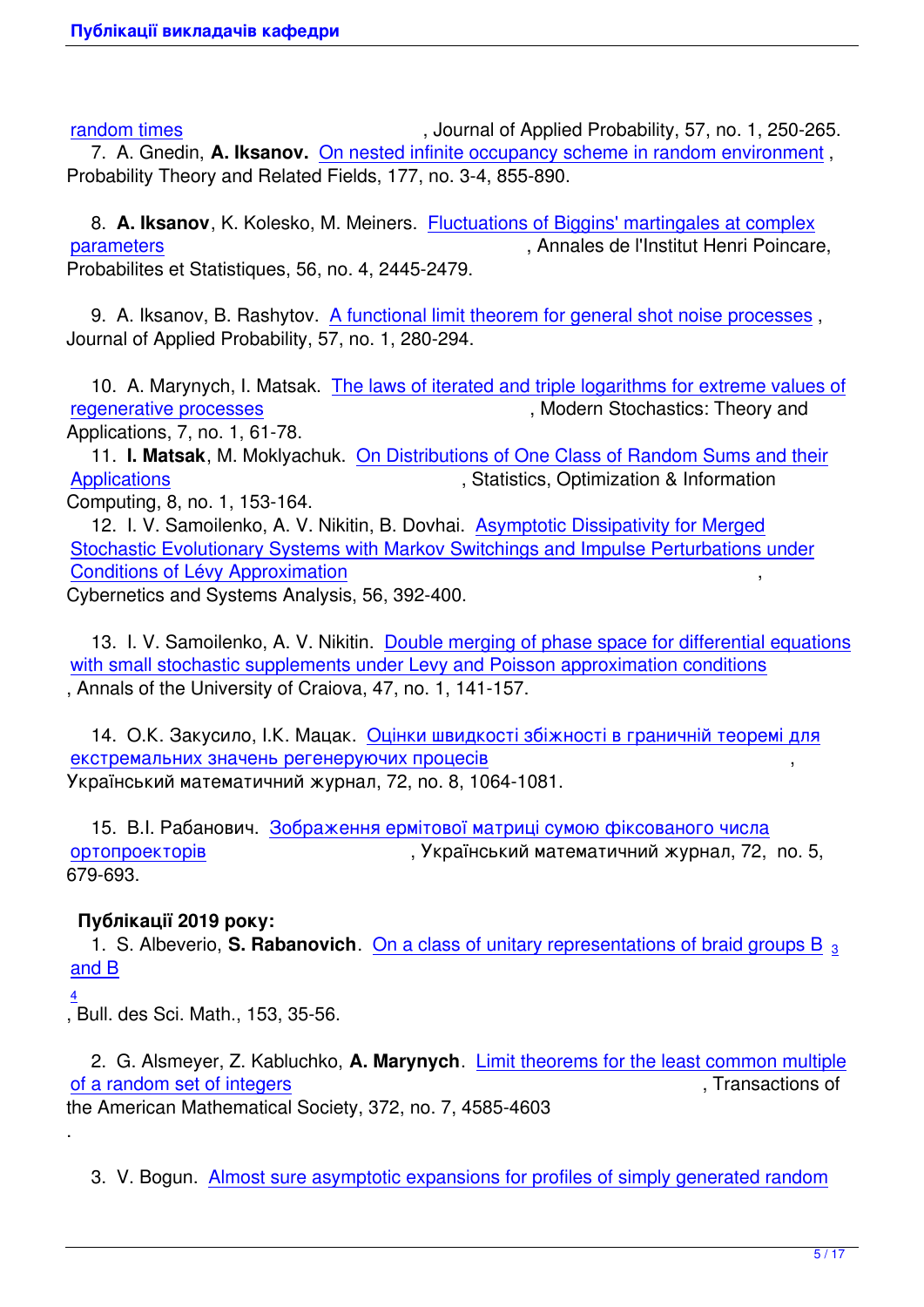trees , Theory of Stochastic Processes, 24(40), no. 1, 49-63.

 4. A. Bostan, **A. Marynych**, K. Raschel. On the least common multiple of several random integers , Journal of Number Theory, 204,

[113-1](http://tsp.imath.kiev.ua/files/2410/art2410_04.pdf)33.

 5. D. Buraczewski, P. Dyszewski, **A. Iksanov, A. Marynych** [and A. Roitershtein.](marynych/wp-content/uploads/2019/01/BosMarRas2019.pdf)  Random [walks in](marynych/wp-content/uploads/2019/01/BosMarRas2019.pdf) a moderately sparse random environment

, Electronic Journal of Probability, 24, paper no. 69, 1-44.

6. Y. Chabanyuk, **A.** Nikitin, U. Khimka. Asymptotic properties of the impulse pe[rturbation](https://projecteuclid.org/download/pdfview_1/euclid.ejp/1561687602) process under Levy approximation conditions with the point of equilibrium of the quality criterion , Matematychni Studii, 52, no.1, 96-104.

 7. **A. Iksanov**, K. Kolesko, M. Meiners. S[table-like fluctuations of Biggins](http://matstud.org.ua/texts/2019/52_1/96-104.html)' [martingales](http://matstud.org.ua/texts/2019/52_1/96-104.html) , [Stochastic Processes and their Applications, 129, no. 11, 4480-4499.](http://matstud.org.ua/texts/2019/52_1/96-104.html)

 [8.](http://matstud.org.ua/texts/2019/52_1/96-104.html) **A. Iksanov,** X. Liang and Q. Liu. On [L^p-convergence of the Biggins martingale wit](iksan/publications/IksKolMei150518_revision.pdf)h complex parameter  $\blacksquare$  , Journal of Mathematical Analysis and Applications, 479, 1653-1669.

 9. **A. Iksanov**, B. Mallein. A result [on power moments of Levy-type perpetuities and its](iksan/publications/IksLiaLiu_190619_rev.pdf) [application to the L\\_](iksan/publications/IksLiaLiu_190619_rev.pdf)p-convergence of Biggins' martingales in branching Levy processes , ALEA - Latin American Journal of Probability and Statistics, 16, 315-331.

 10. V. S. Koroliuk**, I. V. Samoilenko**[. A bound for the remainder term in the asymptotic](http://alea.impa.br/articles/v16/16-11.pdf) expansion of a functional constructed from a semi-Markov random evolution. Theory of Probability and Mathematical Statistics, 98, 217-227.

11. I. V. Samoilenko, A. V. Nikitin. D[ouble merging of the phase space for](https://www.ams.org/journal-getitem?pii=S0094-9000-2019-01072-5) stochasticdifferential equations with small additions in Poisson approximation conditions . Cybernetics and System Analysis, 55(2), 265-273.

 12. **I.V. Samoilenko**, C. Dong, **B. Dovgay**. [Information Warfare Model with Migration](https://link.springer.com/epdf/10.1007/s10559-019-00131-w?author_access_token=yQTtw2gNLNrfAlx_QNijyve4RwlQNchNByi7wbcMAY5EkUxDOOsqPBr7fIflx6stX9IgiIjlWcjMxcx4P8-yHTEZm8DR336ILgJPyipu7eprLGkK49ogQjoUqbPVS5RFVbHs20IAoBlFFvWlQZ8VkA%3D%3D) , Pro ceedings of the Second International Workshop on Computer Modeling and Intelligent Systems (CMIS-2019),

428-439.

 13. Z. Kabluchko, **A. Marynych**, D. Temesvari, C. Thäle. Cones generated by random points on half-spheres and convex hulls of Poisson point processes , Probability Theory and Related Fields, 175, no. 3, 1021-1061.

 [14. O. Ostrovska, R. Yakymiv. On isometries satisfying deformed commutation relation](marynych/wp-content/uploads/2019/03/convex_hull_PPP-14.pdf)s , Methods of Functional Analysis and Topology, 25, no. 2,152-160.

 15. Г. Верьовкін, О. Маринич. [Стаціонарні границі процесів дробового ефекту](http://mfat.imath.kiev.ua/article/?id=1170) , Теорія ймовірностей і математична статистика, 101, 63-77.

 16. Б.В. Довгай, I.K. Mацак. А[симптотична поведінка екстремальних значень](http://probability.univ.kiev.ua/tims/issues-new/101/PDF/7.pdf) довжини черги в системах масового обслуговування (M/M/m)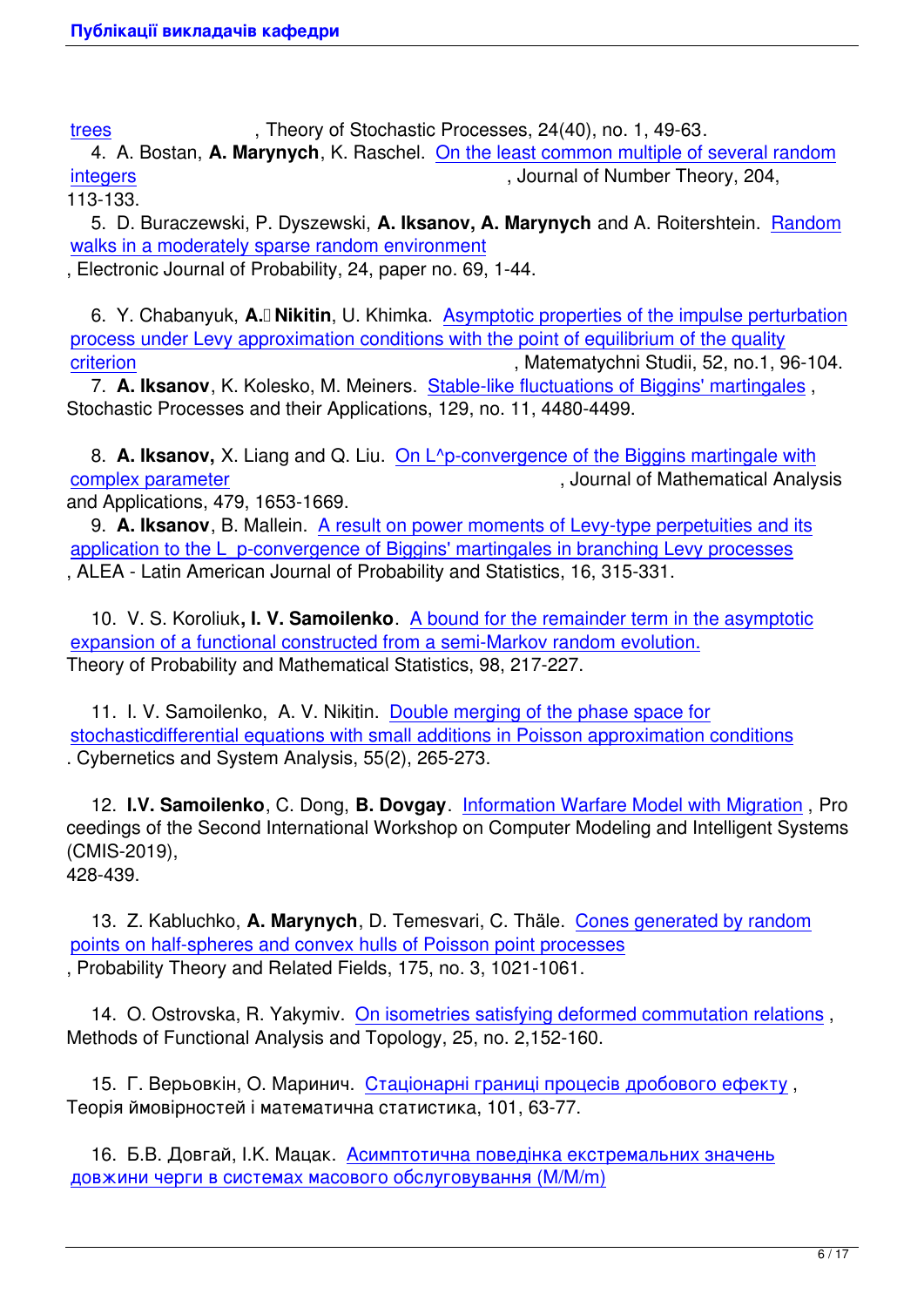. Кібернетика і системний аналіз, том 55, № 2, ст.171-179.

# **Публікації 2018 року:**

 1. D. Buraczewski, P. Dyszewski, **A. Iksanov, A. Marynych**. On perpetuities with gamma-like tails , Journal of Applied Probability, 55, no. 2, 368-389.

 2. **[A. Iksanov](https://arxiv.org/pdf/1703.02330.pdf)**, W. Jedidi, F. Bouzeffour. Functional limit theor[ems for the number](https://arxiv.org/pdf/1703.02330.pdf) of busy servers in a  $\langle G/G/\langle \text{inftv} \rangle$  queue  $\langle G/G/G \rangle$ Applied Probability, 55, no. 1, 15-29.

 3. **A. Iksanov**[, Z. Kabluchko.](iksan/publications/IksJedBou2017.pdf) Functional [limit theorems for Galton-Watson processes with](iksan/publications/IksJedBou2017.pdf) very active immigration  $\blacksquare$  , Stochastic Processes and their Applications, 128, no. 1, 291-305.

 4. **A. Iksanov**, Z. Kabluchko. [A functional limit theorem for the profile of random recursive](https://www.sciencedirect.com/science/article/pii/S0304414917301278) [trees](https://www.sciencedirect.com/science/article/pii/S0304414917301278) **trees** , Electronic Communications in Probability, 23, paper no. 87, 1-13.

 5. **A. Iksanov**, Z. Kabluchko. [Weak convergence of the number of vertices at intermediate](https://doi.org/10.1214/18-ECP188) [levels](https://doi.org/10.1214/18-ECP188) of random recursive trees , Journal of Applied Probability, 55, no 4, 1131-1142.

 [6. A. Gnedin,](iksan/publications/Iksanov_Kabluchko2018JAP.pdf) **A. Iksanov, A. Marynych**, M. Moehle. [The collision spectrum of](iksan/publications/Iksanov_Kabluchko2018JAP.pdf) Lambda-coalescents , Annals of Applied Probability, 28, no. 6, 3857-3883. (

[посилання](marynych/wp-content/uploads/2018/10/AAP1409.pdf)

на офіційну сторінку журнала).

 [7. I. V. S](https://projecteuclid.org/euclid.aoap/1538985637)amoilenko, A. V. Nikitin. Differential equations with small stochastic terms under the Levy approximation conditions . Ukrainian Mathematical Journal, 69, no. 9, 1445-1454.

 8. **[I. V. Samoilenko](https://link.springer.com/article/10.1007/s11253-018-1443-x)**, Y. M. Chabanyuk, **A. V. Nikitin**[. Asymptotic dissipativity of random](https://link.springer.com/article/10.1007/s11253-018-1443-x) processes with impulse perturbation in the Poisson approximation scheme . Cybernetics and System Analysis, 54, № 2, 205-211.

 9. О. В. Іванов, **І.К. Мацак**. [Про мінімаксні оцінки параметрів моделі регресії](https://link.springer.com/article/10.1007/s10559-018-0021-4) . Теорія ймовірностей та математична статистика, у друці.

 10. **І.К. Мацак**, А.М. Плічко, **А.С. Шелуденко.** [Граничні теореми для максим](images/publications/matsak/ivanov_matsak_18.pdf)уму сум незалежних випадкових процесів . Український математичний журнал, 70, no. 4, 506-518.

 [11. А.В. Никитин.](images/publications/matsak/m_p_sh_16a.pdf) Асимптотическая диссипати[вность случайных процессов с](images/publications/matsak/m_p_sh_16a.pdf) импульсным возмущением в схеме аппроксимации Леви . Проблемы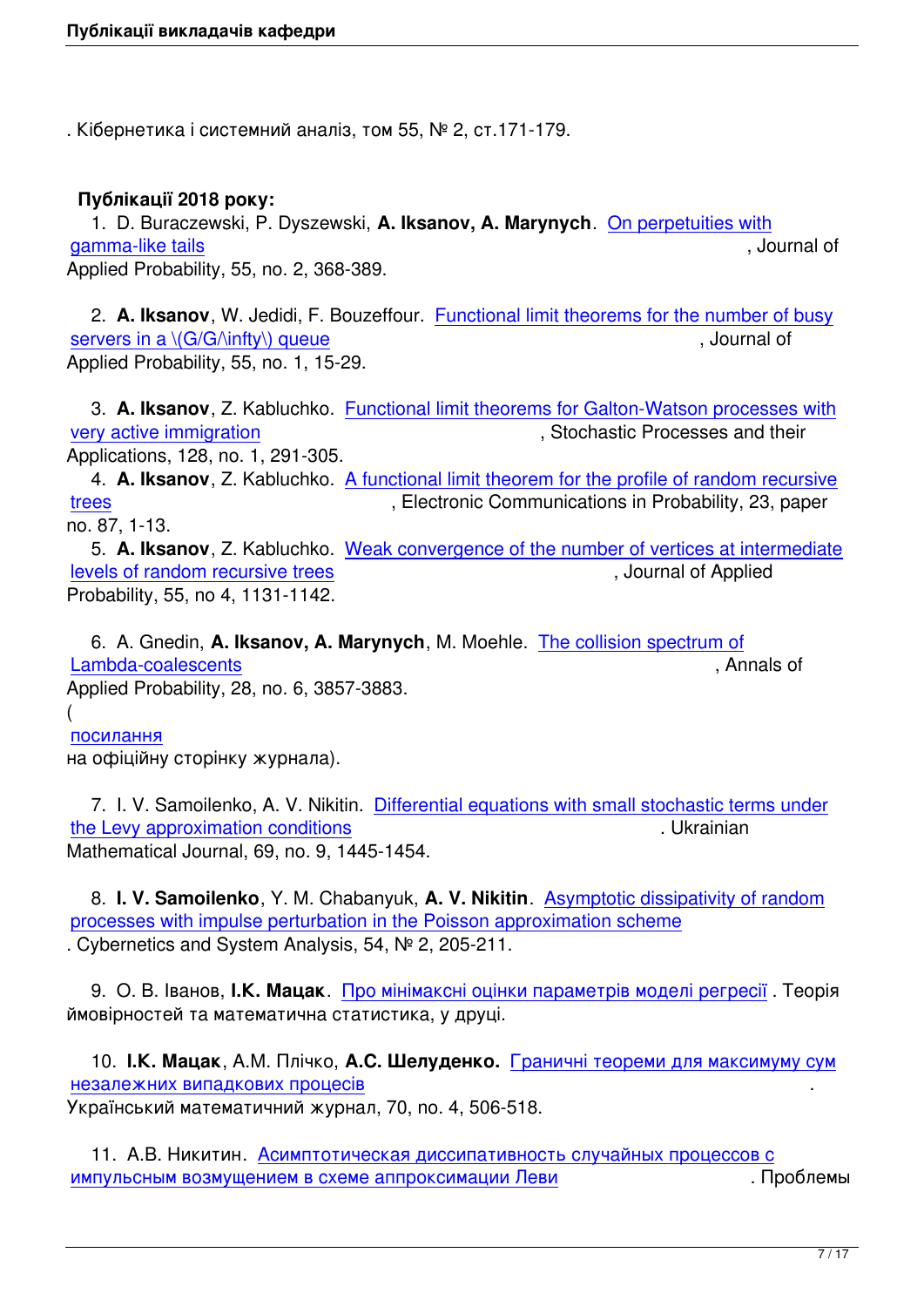управления и информатики, 2, 58-65.

 12. Нікітін А.В. Подвійне укрупнення фазового простору для стохастичних еволюційних рівнянь з імпульсним збуренням у схемі пуассонової апроксимації. Журнал обчислювальної та прикладної математики, 1, 32-43.

 13. А.V. Nikitin, D.P. Proskurin, R.Ya. Yakymiv. Sufficient conditions of stability in mean square of solutions to linear difference equations with random coefficients. Вісник Київського національного університету імені Тараса Шевченка. Серія: кібернетика, 1, 34-36.

 14. B. Rashytov. Power moments of first passage times for some oscillating perturbed random walks **Figure 1.1 Theory of Stochastic Processes**, 23(39), no. 1, 93-97.

# **Публікації 2017 р[оку:](http://tsp.imath.kiev.ua/files/2310/art2310_08.pdf)**

 1. G. Alsmeyer, D. Buraczewski, **A. Iksanov**. Null-recurrence and transience of random difference equations in the contractive case Journal of Applied Probability, 54, no. 4, 1089-1110.

2. G. Alsmeyer, **[A. Iksanov, A. Maryny](iksan/publications/AP16497_final.pdf)ch**. F[unctional limit theorems for the number of](iksan/publications/AP16497_final.pdf) occupied boxes in the Bernoulli sieve Stochastic Processes and their Applications, 127, no. 3, 995-1017.

 [3. G. Alsmeyer, Z. Kabluchko,](marynych/wp-content/uploads/2016/07/FLT_Bernoulli_Sieve.pdf) **A. Marynych.** [A leader-election procedure using records](marynych/wp-content/uploads/2016/07/FLT_Bernoulli_Sieve.pdf) , Annals of Probability, 43, no. 6B, 4348-4388.

 4. **A. Iksanov**, W. Jedidi, F. Bouzeffour. A la[w of the iterated logarithm for the number o](https://arxiv.org/abs/1512.04750)f occupied boxes in the Bernoulli sieve and the statistics occupied boxes in the Bernoulli sieve and Probability Letters, 126, 244-252.

 5. **A. Iksanov**[, Z. Kabluchko,](iksan/publications/LIL_for_BS_rev.pdf) **A. Marynych**, G. Shevchenko. [Fractionally integrated](iksan/publications/LIL_for_BS_rev.pdf) inverse stable subordinators , Stochastic Processes and their Applications, 127, no. 1, 80-106.

 6. **[A. Iksanov, A. Maryny](marynych/wp-content/uploads/2016/06/iks_kab_mar_shev290516.pdf)ch**, M. Meiners. Asymptotics of ran[dom processes with](marynych/wp-content/uploads/2016/06/iks_kab_mar_shev290516.pdf)  immigration I: scaling limits (i.e., i.e., i.e., i.e., i.e., i.e., i.e., i.e., i.e., i.e., i.e., i.e., i.e., i.e., i.e., i.e., i.e., i.e., i.e., i.e., i.e., i.e., i.e., i.e., i.e., i.e., i.e., i.e., i.e., i.e., i.e., i.e., 1233-1278 ( посила ння процессов по продуктивно производит в собственность и производит в собственность и на начале на наименност<br>На начале производительность по производительность и на начале производительность и на наименность и на наимен [офіційну сторінку журнала](marynych/wp-content/uploads/2017/02/BEJ776.pdf)).

 [7](http://projecteuclid.org/euclid.bj/1486177398). **A. Iksanov, A. Marynych**, M. Meiners. Asymptotics of random processes with immigration II: convergence to stationarity Bernoulli, 23, no. 2, 1279-1298 ( посилання [на офіційну сторінку журнала\).](marynych/wp-content/uploads/2017/02/BEJ777.pdf)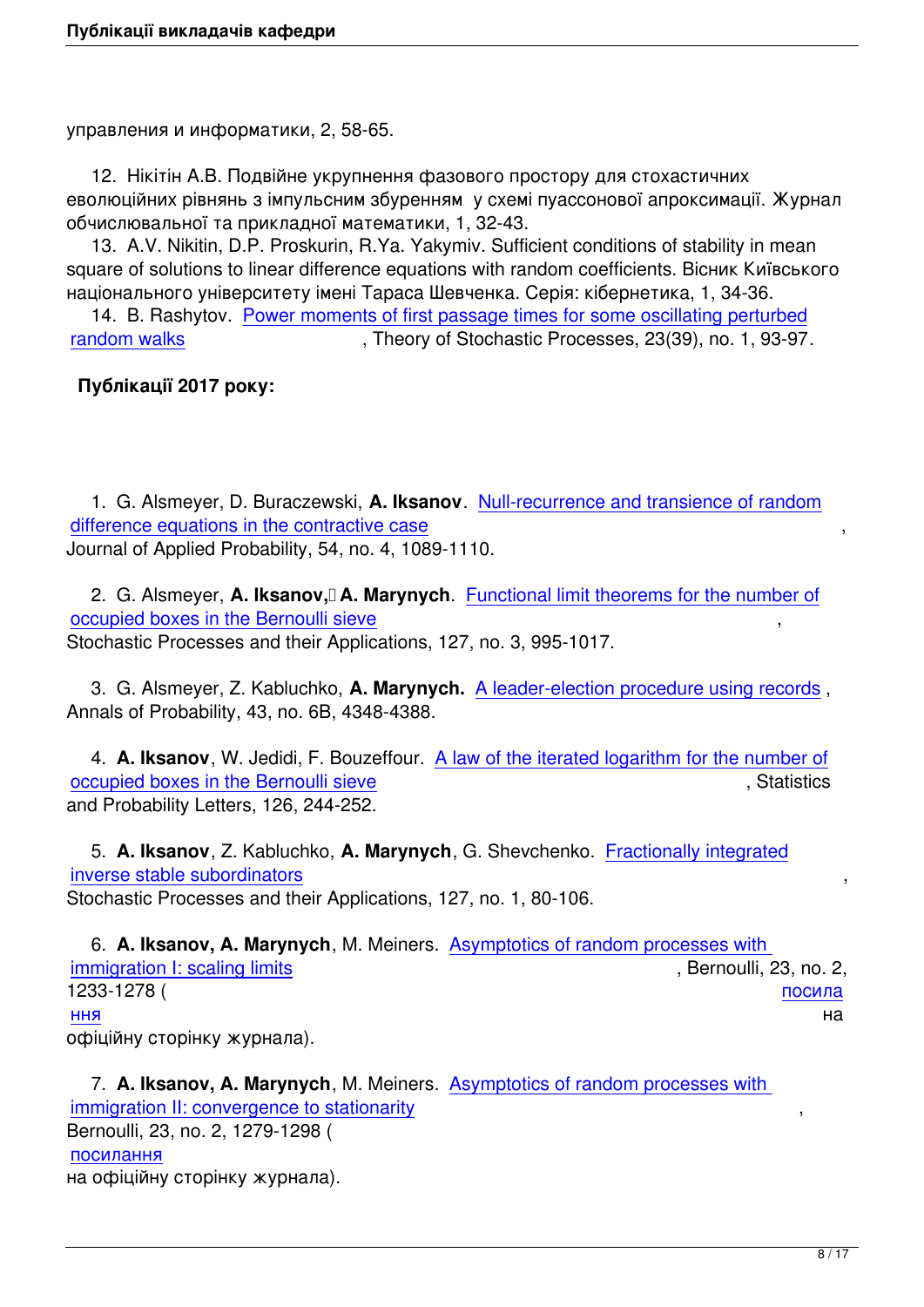8. **A. Iksanov**, A. Pilipenko, **I. Samoilenko**. Functional limit theorems for the maxima of perturbed random walks and divergent perpetuities in the M1-topology , Extremes, 20, no. 3, 567-583.

 9. Z. Kabluchko, **A. Marynych**, H. Sulzbach. [General Edgeworth expansions with](iksan/publications/ikspilipsam_rev220117.pdf) applications to profiles of random trees Annals of Applied Probability, 27, no. 6, 3478-3524.

 10. **A. Marynych**[, G. Verovkin. A fu](http://arxiv.org/pdf/1606.03920v2.pdf)nctional li[mit theorem for random processes w](http://arxiv.org/pdf/1606.03920v2.pdf)ith immigration in the case of heavy tails and the state of the state of heavy tails and the state of the state of heavy tails and the state of heavy tails and the state of the state of the state of the state of the state of t Theory and Applications, 4, no. 2, 93-108.

 [11. O. Petrenko](https://www.i-journals.org/vtxpp/VMSTA/article/view/VMSTA76)**, I. Protasov.** S[elective and Ramsey Ultrafilters on G-spaces](https://www.i-journals.org/vtxpp/VMSTA/article/view/VMSTA76) , Notre Dame Journal of Formal Logic, 58, no. 3, 453-459.

 12. **I. Protasov,** K. Protasova. **[On recurrences in G-spaces](http://projecteuclid.org/euclid.ndjfl/1492567511) , Algebra and Discrete Mathematics, 23, no. 2, 279-284.**

 13. **D. Proskurin**, L. Turowska, **R. Yakymiv**. [On well-behave](http://admjournal.luguniv.edu.ua/index.php/adm/article/view/402/pdf)d representations of \(\lambda\)-deformed CCR **,** Methods of Functional Analysis and Topology, 23, no. 2, 192-205.

 14. **[I. Protasov](http://mfat.imath.kiev.ua/article/?id=972)**, S. Slobodianiuk. A note on f[actoring groups into dense subsets](http://mfat.imath.kiev.ua/article/?id=972) , Journal of Group Theory, 20, no. 1, 33-38.

 15. **I. Protasov**, S. Slobodianiuk. [On asymorphisms of groups](https://www.degruyter.com/downloadpdf/j/jgth.2017.20.issue-1/jgth-2016-0021/jgth-2016-0021.xml) , Journal of Group Theory, 20, no. 2, 393-399.

 16. T. Banakh, **I. Protasov**, D. Repovš, S. Slobodianiuk. Classifying homogeneous cellular ordinal balleans up to coarse equival[ence](https://www.degruyter.com/view/j/jgth.2017.20.issue-2/jgth-2016-0038/jgth-2016-0038.xml?format=INT)

, Colloquium Mathematicum, 149, 211-224.

 [17. A. Yurachkivsky.](https://www.impan.pl/en/publishing-house/journals-and-series/colloquium-mathematicum/online/92204/classifying-homogeneous-cellular-ordinal-balleans-up-to-coarse-equivalence)  Limit distribution of a Generalized O[rnstein-Uhlenbeck process](https://www.impan.pl/en/publishing-house/journals-and-series/colloquium-mathematicum/online/92204/classifying-homogeneous-cellular-ordinal-balleans-up-to-coarse-equivalence) , International Journal of Probability and Statistics, 6, no. 1, 24-39.

 18. A. Yurachkivsky. [Generalization of the Stone-Weierstrass theorem](http://www.ccsenet.org/journal/index.php/ijsp/article/view/65098/35138) , Mathematica Aeterna, 6, no. 2, 155-161.

 19. **I. V. Samoilenko,** [Y. M. Chabanyuk,](http://e-hilaris.com/MA/2017/MA7_2_7.pdf) **A. V. Nikitin**, U. T. Chimka. Differential equations with Small Stochastic Additions Under Poisson Approximation Conditions , Cybernetics and System Analysis, 53, № 3, 93-99.

 20. В. С. Королюк, **І.В. Самойленко**[. Асимптотичний розклад функціонала від](https://link.springer.com/article/10.1007/s10559-017-9941-7) напівмарківської випадкової еволюції в схемі дифузійної апроксимації

. Теорія ймовірностей та математична статистика, 96, 84-99.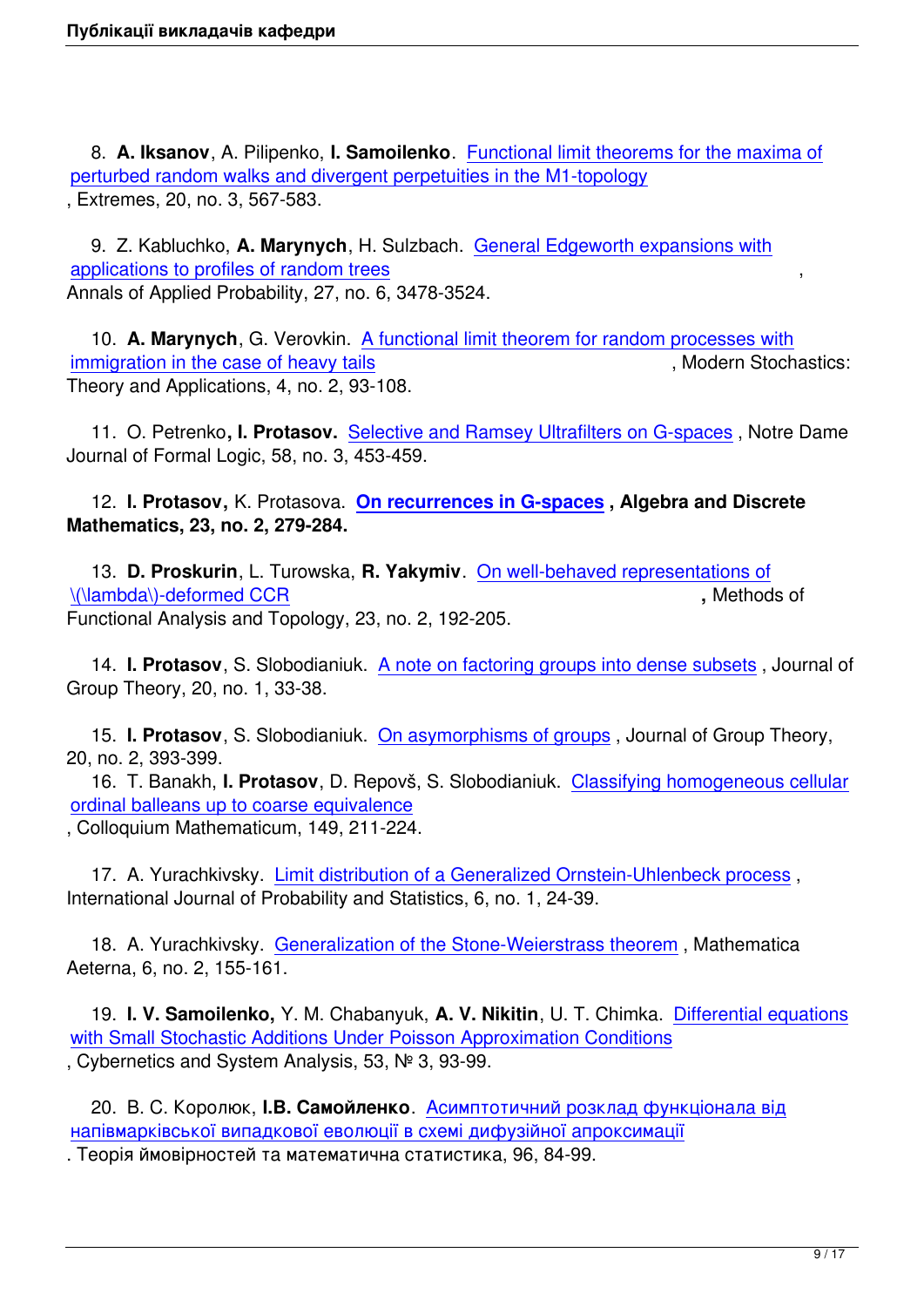21. О.К.Закусило, І.К.Мацак. Про екстремальні значення деяких регенеруючих процесів . Пеорія ймовірностей та математична статистика, 97, 58-71.

#### **[Публіка](images/publications/matsak/zakusylo_matsak-97.pdf)ції 2016 року:**

 1. G. Alsmeyer, Z. Kabluchko, **A. Marynych.** Leader election using random walks , ALEA - Latin American Journal of Probability and Statistics, 13, 1095-1122.

 2. G. Alsmeyer, **A. Marynych.** Renewal appr[oximation for the absorption time of a](marynych/wp-content/uploads/2016/07/AlsKabMar2016.pdf) decreasing Markov chain  $\blacksquare$  , Journal of Applied Probability, 53,

no. 3, 765-782.

 3. T. Banakh, **I. Protasov**, K. P[rotasova. Ramsey-product subsets of a group. Mat](~marynych/wp-content/uploads/2015/11/AlsMar2015_final.pdf)h. Studii, [47, no. 2, 145-149.](~marynych/wp-content/uploads/2015/11/AlsMar2015_final.pdf)

 4. **A. Iksanov**, Z. Kabluchko. A central li[mit theorem and a law of iterated loga](http://matstud.org.ua/texts/2017/47_2/145-149.pdf)rithm for the Biggins martingale of the superctitical branching random walk , Journal of Applied Probability, 53, no. 4, 1178-1192.

 5. **A. Iksanov**[, Z. Kabluchko,](http://arxiv.org/pdf/1507.08458v2.pdf) **A. Marynych**[. Weak convergence of renewal shot noise](http://arxiv.org/pdf/1507.08458v2.pdf) processes in the case of slowly varying normalization , Statistics and Probability Letters, 114, 67-77.

 6. **A. Iksanov**[, Z. Kabluchko,](http://arxiv.org/pdf/1507.02526v2) **A. Marynych**. [Local universality for real roots of random](http://arxiv.org/pdf/1507.02526v2) trigonometric polynomials , Electronic Journal of Probability, 21, paper no. 68, 1-19.

 7. **[A. Iksanov, A. Mary](http://projecteuclid.org/download/pdfview_1/euclid.ejp/1476706888)nych**, M. Meiners. M[oment convergence of first-passage times](http://projecteuclid.org/download/pdfview_1/euclid.ejp/1476706888) in renewal theory **Exercise 20** Theory *CON* in the statistics and Probability

Letters, 119, 134-143.

 8. **A. Iksanov**, A. Pilipenko. A functional li[mit theorem for locally perturbed random walks](marynych/wp-content/uploads/2016/07/16-07-Moment-convergence-of-first-passage-times-in-renewa-theory-Revision.pdf) , [Probability and](marynych/wp-content/uploads/2016/07/16-07-Moment-convergence-of-first-passage-times-in-renewa-theory-Revision.pdf) Mathematical Statistics, 36, no. 2, 353-368.

 9. A. Iksanov, S. Polotskiy. [Tail behavior of suprema of perturbed random walks](http://www.math.uni.wroc.pl/~pms/files/36.2/Article/36.2.10.pdf) , Theory of Stochastic Processes, 21(37), no. 1, 12-16.

 10. Z. Kabluchko, **A. Marynych**[. Renewal shot noise processes in the case of slo](http://tsp.imath.kiev.ua/files/2110/art2110_02.pdf)wly varying tails varying tails and the state of Stochastic Processes, 21(37), no. 2, 14-21.

 11. Z. Kabluchko, **A. Marynych**, H. Sulzbach. [Mode and Edgeworth expansion for th](http://tsp.imath.kiev.ua/files/2120/art2120_03.pdf)e [Ewens distri](http://tsp.imath.kiev.ua/files/2120/art2120_03.pdf)bution **Exercise Exercise Contract Contract Contract Contract Contract Contract Contract Contract Contract Contract Contract Contract Contract Contract Contract Contract Contract Contract Contract Contract Cont** 

Sequences, 19, Article 16.8.8.

 [12. V. S. Koroliu](https://cs.uwaterloo.ca/journals/JIS/VOL19/Kabluchko/kabl2.pdf)k, N. Limnios, **I. V. Samoilenko**. [Lévy and Poisson approximations of](https://cs.uwaterloo.ca/journals/JIS/VOL19/Kabluchko/kabl2.pdf) switched stochastic systems by a semimartingale approach

, Comptes Rendus Mathematique, 354, 723-728.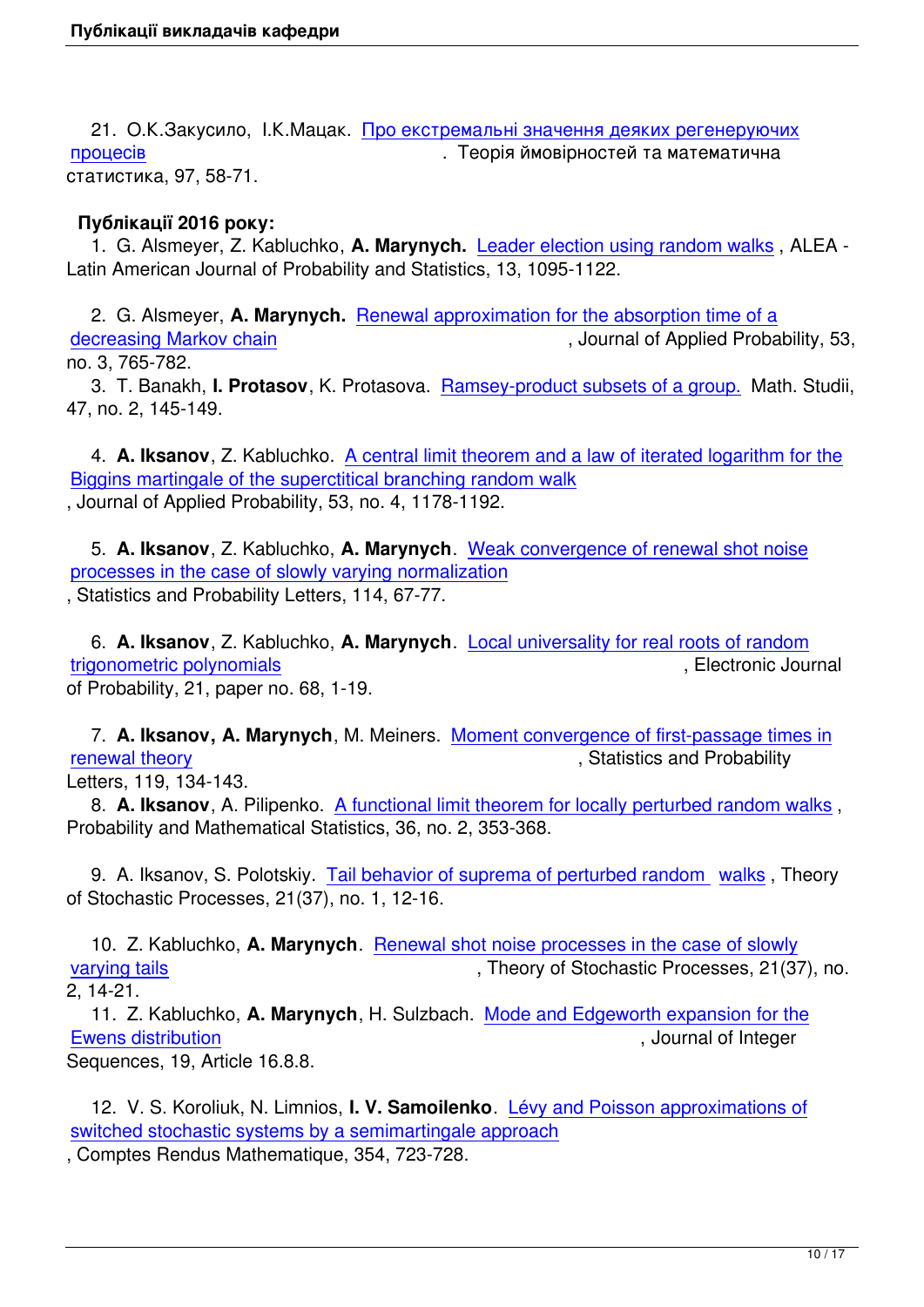13. V. S. Koroliuk, **I. V. Samoilenko**. Large deviations problem for random evolution processes **processes** , Theory of Probability and Mathematical Statistics, 93, 93-101.

 14. A. Kukush, **Ya. Tsaregorodtsev**. [Asymptotic normality of total least squares esti](images/publications/samoylenko/koroluk2eng.pdf)mator [in a multiva](images/publications/samoylenko/koroluk2eng.pdf)riate errors-in-variables model AX=B Modern Stochastics: Theory and Applications, 3, no. 1, 47-57.

 15. A. Kukush, **[Ya. Tsaregorodtsev](images/publications/tsaregorodtsev/tsaregorodsev03.pdf)**. [Goodness-of-fit test in a multivariate](images/publications/tsaregorodtsev/tsaregorodsev03.pdf) errors-in-variables model  $AX = B$  , Modern Stochastics: Theory and Applications, 3, no. 3., 287-302.

 16. **I. Matsak**[, I. Rozora.](images/publications/tsaregorodtsev/tsaregorodsev04.pdf)  The asympto[tic behaviour of a counting proccess](images/publications/tsaregorodtsev/tsaregorodsev04.pdf) in the max-scheme. A discrete case and the state of the second second and service of the mathematical Journal, 23, no. 3, 405-416.

 17. **I. Protasov**. Generat[ing countable gropus by discrete subsets](images/publications/matsak/matsak_rozora-gmj.pdf) , Topology and its [Applications, 204, 253](images/publications/matsak/matsak_rozora-gmj.pdf) -2

55.

 18. **I. Protasov.** [On n-stars in colorings and orientations of graphs](http://www.sciencedirect.com/science/article/pii/S0166864116001449?np=y&npKey=bfb8cfc68411e861e175b65059c9d51861e7dbcdc5e9ff06d1e310679b9f7804) , Algebra and Discrete Mathematics, 22, 285-287.

19. **I. Protasov**. Box resolvability [, Topology and its Applications, 2](http://admjournal.luguniv.edu.ua/index.php/adm/article/view/308/pdf)09, 329-334.

 20. **I. Protasov**, K. Protasova. The comb-like representations of cellular ordinal balleans , Algebra and Discrete Mathematics, 21, 282-286.

 21. **I. Protasov**, [S. Slobodianiuk.](http://www.sciencedirect.com/science/article/pii/S0166864116301341?np=y&npKey=bfb8cfc68411e86190474793fc060aed7d16b2f74471229dfca86253b7ba7507) Ultrafilters on balleans [, Ukrainian Mathematical Journa](http://admjournal.luguniv.edu.ua/index.php/adm/article/view/200/pdf)l, 67, no. 12, 1922-1931.

 22. **I. Protasov**, S. Slobodianiuk. Note: A conjecture on partitions of groups , Combinatorica, 36, 365-369.

 23. Ya. V. Tsaregorodtsev. Asym[ptotic normality of element-wise weighted t](http://link.springer.com/article/10.1007/s00493-014-3208-y)otal least squares estimator in a multivariate errors-in-variables model Theory of Stochastic Processes, 21, no. 2, 96-105.

 [24. I. Мацак, Б. Довгай. Про дубльовану систему з відновленням](images/publications/tsaregorodtsev/tsaregorodsev05.pdf) , Теорія ймовірностей та математична статистика, 94, 60-72.

 25. І.К.Мацак. Асимптот[ична поведінка екстремальних значень в](images/publications/matsak/do_ma_16b.pdf)ипадкових величин. Дискретний випадок и так в сукраїнський математичний журнал, 68, no. 7, 945-956.

 26. **А. В. Нікітін**[, У. Т. Хімка. Асимптотика нормованого керування з марковськими](images/publications/matsak/matsak_15a.pdf) [переключеннями](images/publications/matsak/matsak_15a.pdf) , Український математичний журнал, 68, no. 8, 1092-1101.

 27. **Я. В. Царегородцев**, О. [Г. Кукуш, С. В. Шкляр. Асимптотичні незалежні оцінки](images/publications/nikitin/st-n2-umg.pdf) в [структурній лінійн](images/publications/nikitin/st-n2-umg.pdf)ій моделі з похибками вимірювання

, Український математичний журнал, 68, no. 11, 1505-1517.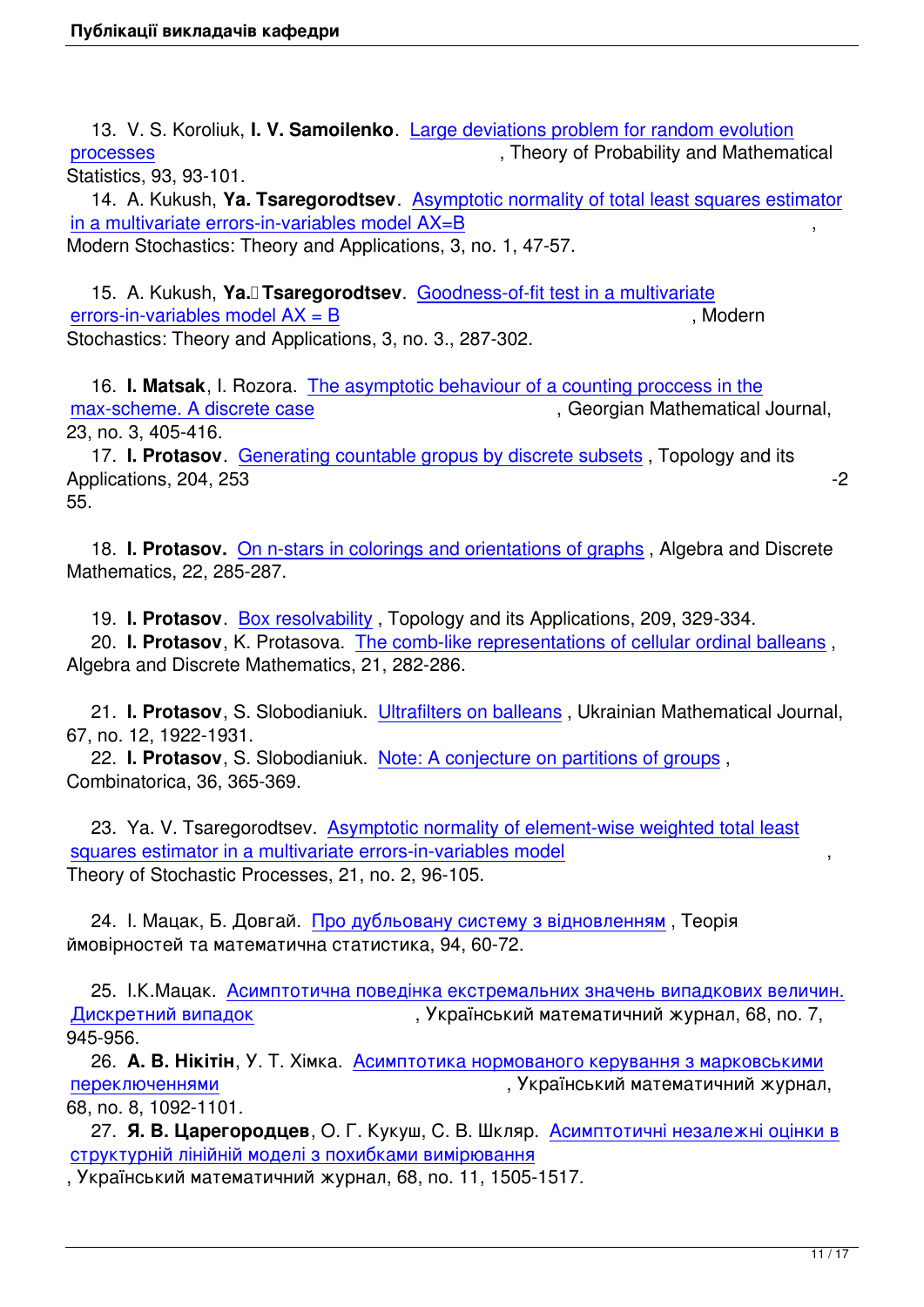# **Публікації 2015 року:**

 1. G. Alsmeyer, **A. Iksanov**, M. Meiners. Power and exponential moments of the number of visits and related quantities for perturbed random walks, Journal of Theoretical Probability, 28, 1-40.

 2. F. Aurzada**, A. Iksanov**[, M. Meiners. Exponential mo](images/publications/alsiksmei.pdf)ments of first passage times and related quantities for Levy processes Mathematische Nachrichten, 288, no. 17-18, 1921-1938.

 [3. D. Buraczewski,](~iksan/publications/aim2.pdf) **A. Iksanov**. Functional limit theorems for divergent perpetuities in the contractive case  $\overline{\phantom{a}}$ , Electronic Communications in Probability, 20, no. 10, 1-14.

 4. **A.Iksanov, A. Marynych,** V. Vatutin. [Weak convergence of finite-dimensional](http://ecp.ejpecp.org/article/download/3915/2618) [distributions of th](http://ecp.ejpecp.org/article/download/3915/2618)e number of empty boxes in the Bernoulli sieve. Theory of Probability and its Applications, 59, 87-113 (this is an English translation of the item 20, 2014 year).

 5. **A. Iksanov**, M. Meiners. [Rate of convergence in the law of](~iksan/publications/pr591-05_english_new.pdf) large numbers for supercritical general multi-type branching processes Stochastic Processes and their Applications, 125, 708-738.

 6. **A. Iksanov**, M. Meiners. [Fixed points of multivariate smoothing transforms wi](http://arxiv.org/pdf/1401.1368.pdf)th scalar weights **weights** , ALEA - Latin American Journal of Probability and Statistics, 12, 69-114.

 7. **A. Iksanov**, V. Topchii, V. Vatutin. [A two-type Bellman-Harris process initiated by a lar](http://alea.impa.br/articles/v12/12-04.pdf)ge [number](http://alea.impa.br/articles/v12/12-04.pdf) of particles and the contract of particles of particles of particles of particles of particle and the contract of the contract of the contract of the contract of the contract of the contract of the contract of the c

138, 279-312.

 8. A. Marynych. A note on convergen[ce to stationarity of random processes with](~iksan/publications/vatutin_iksanov_topchii_final.pdf) [immigration](~iksan/publications/vatutin_iksanov_topchii_final.pdf) , Theory of Stochastic Processes, 20(36), no. 1, 84-100. 9. O. Petrenko, **I. Protasov**. Ultrafilters on G-spaces , Algebra and Discrete Mathematics,

19, 254-269.  [10.](http://tsp.imath.kiev.ua/files/2010/art2010_06.pdf) **I. Protasov**, S. Slobodianiuk. Partitions of groups into large subsets , Journal of Group Theory, 18, no. 2, 2

91-298.

 11. **I. Protasov**, S. Slobodianiuk. [The dynamical look at the subsets of a](images/publications/protasov/protasov2015_01.pdf) group , Applied General Topology, 16, 217-224.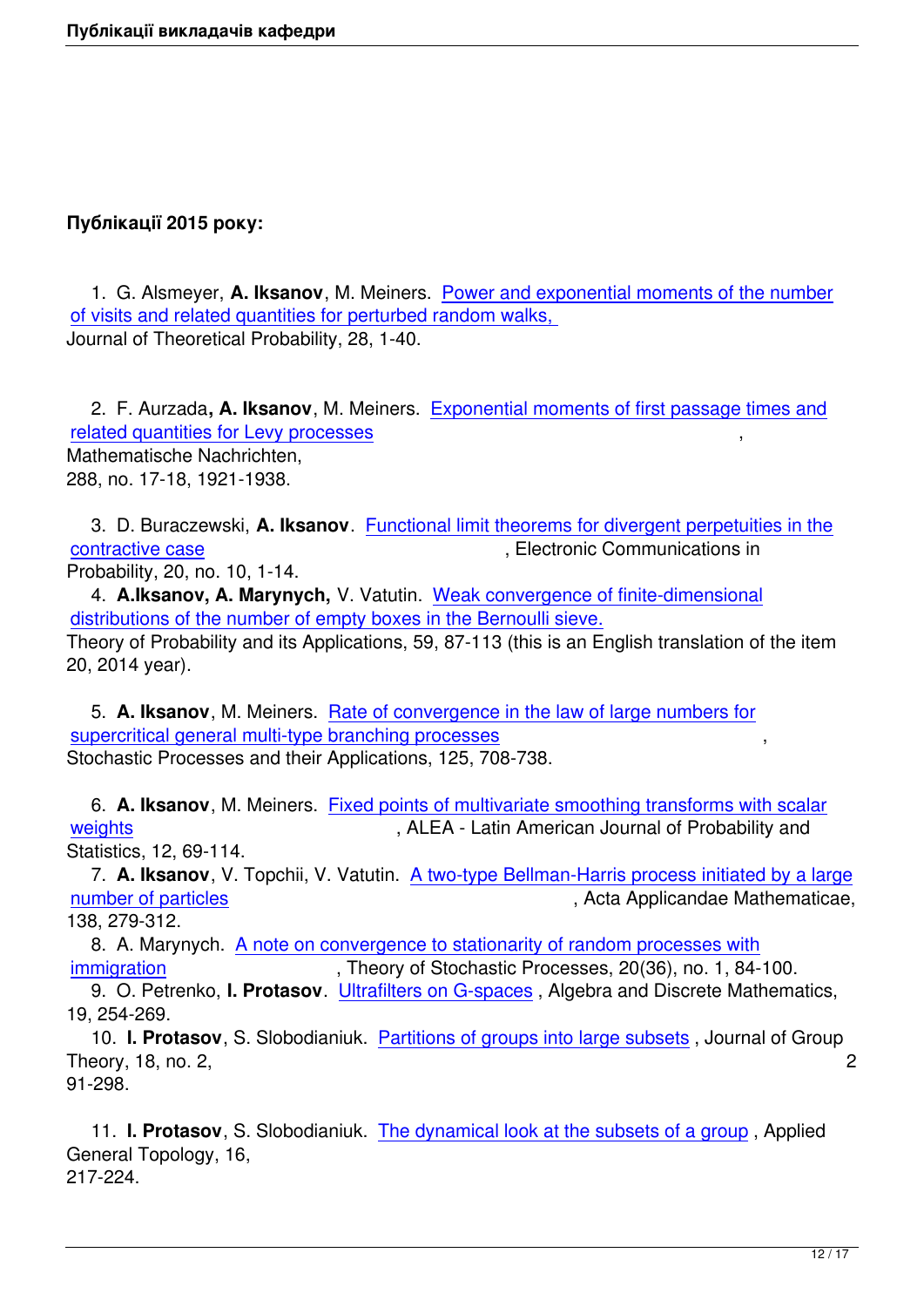12. T. Banach, **I. Protasov**, S. Slobodianiuk. Scattered subsets of groups , Ukrainian Mathematical Journal, 67, 304-312.

 13. I.V. Samoilenko. Large deviations for ran[dom evolutions with independ](images/publications/protasov/protasov2015_03.pdf)ent increments in the scheme of Lévy approximation with split and double merging Random Operators and Stochastic Equations, 22, no. 2, 137-149.

14. I.V. Samoilenko. [Large deviations for random evolutions wit](images/publications/samoylenko/samoilenko2015_1.pdf)h independent increments in a scheme of **Lévy** approximation, Journal of Mathematical Sciences, 210, no. 1, 52-66.

 15. V.A. Topchii, V.A. Vatutin, **A.M. Iksanov**[, Evolution of a two-type Bellman-Harris](images/publications/samoylenko/67-85.pdf) [process generat](images/publications/samoylenko/67-85.pdf)ed by a large number of [partic](images/publications/samoylenko/samoilenko2015_1.pdf)les, Proceedings of the XVI-th international summer conference on Probability and Statistics, Seminar on Statistical Data Analysis, Workshop on Branching Processes and Applications, 21-29 June, 2015, Pomorie, Bulgaria, PLISKA Studia Mathematica, 24, 89-98.

 16. A. Yurachkivsky. Extension of measure without recourse to outer measure , Mathematica Aeterna, 5, no. 5, 449-464.

 17. А. М. Самойленк[о, І. М. Коваленко, І. О. Луковський, В. Л. Макаров, М.](images/publications/yurachkivskiy/ma5_3_7.pdf) С. Братійчук, Д. В. Гусак, **І. В. Самойленко**. Володимир Семенович Королюк: (до 90-річчя від дня народження) ,

Український математичний журнал, 67, no. 8, 1151-1152.

 [18. Ю.В. Козаченко, Ю.С. М](images/publications/samoylenko/umj.pdf)ішура, **І.В. Самойленко**[. Володимир Семенович Королю](images/publications/samoylenko/umj.pdf)к: (до 90-річчя від дня народження)

, Теорія ймовірностей та математична статистика, 93, 1-3.

 [19. A.Nikitin. Asymptotic Propert](images/publications/samoylenko/koroluk.pdf)ies of a Stochastic Diffu[sion Transfer Process with an](images/publications/samoylenko/koroluk.pdf) Equilibrium Point of a Quality Criterion **Figure 1**, Cybernetics and system analysis, 51, no. 4, 650-656.

 20. A. Ivanov, **I. Matsak, S. Polotskiy**[. Extreme residuals in regression model. Minima](http://link.springer.com/article/10.1007/s10559-015-9756-3?no-access=true)x [approach](http://link.springer.com/article/10.1007/s10559-015-9756-3?no-access=true) approach approach  $\blacksquare$  , Modern Stochastics: Theory and

Applications, 2, no. 3, 297-308. 21. **D. Proskurin**, L. Turowska. Shilov [boundary for "Holomorphic Functions" on a](https://www.i-journals.org/vtxpp/VMSTA/article/view/48/106) [Quantum](https://www.i-journals.org/vtxpp/VMSTA/article/view/48/106) Matrix Ball **Contract Contract Contract Contract Contract Contract Contract Contract Contract Contract Contract Contract Contract Contract Contract Contract Contract Contract Contract Contract Contract Contract Con** 

Theory, 18, no. 4, 917-929.

 22. **Я. В. Царегородцев**, О. Г. Кукуш. [Збіжність оцінок у поліноміальній](https://arxiv.org/pdf/1410.2394v1.pdf) [функціональній мод](https://arxiv.org/pdf/1410.2394v1.pdf)елі з похибками вимірювання

, Теорія ймовірностей та математична статистика, 92, 79-88.

# **Публікації 2014 року:**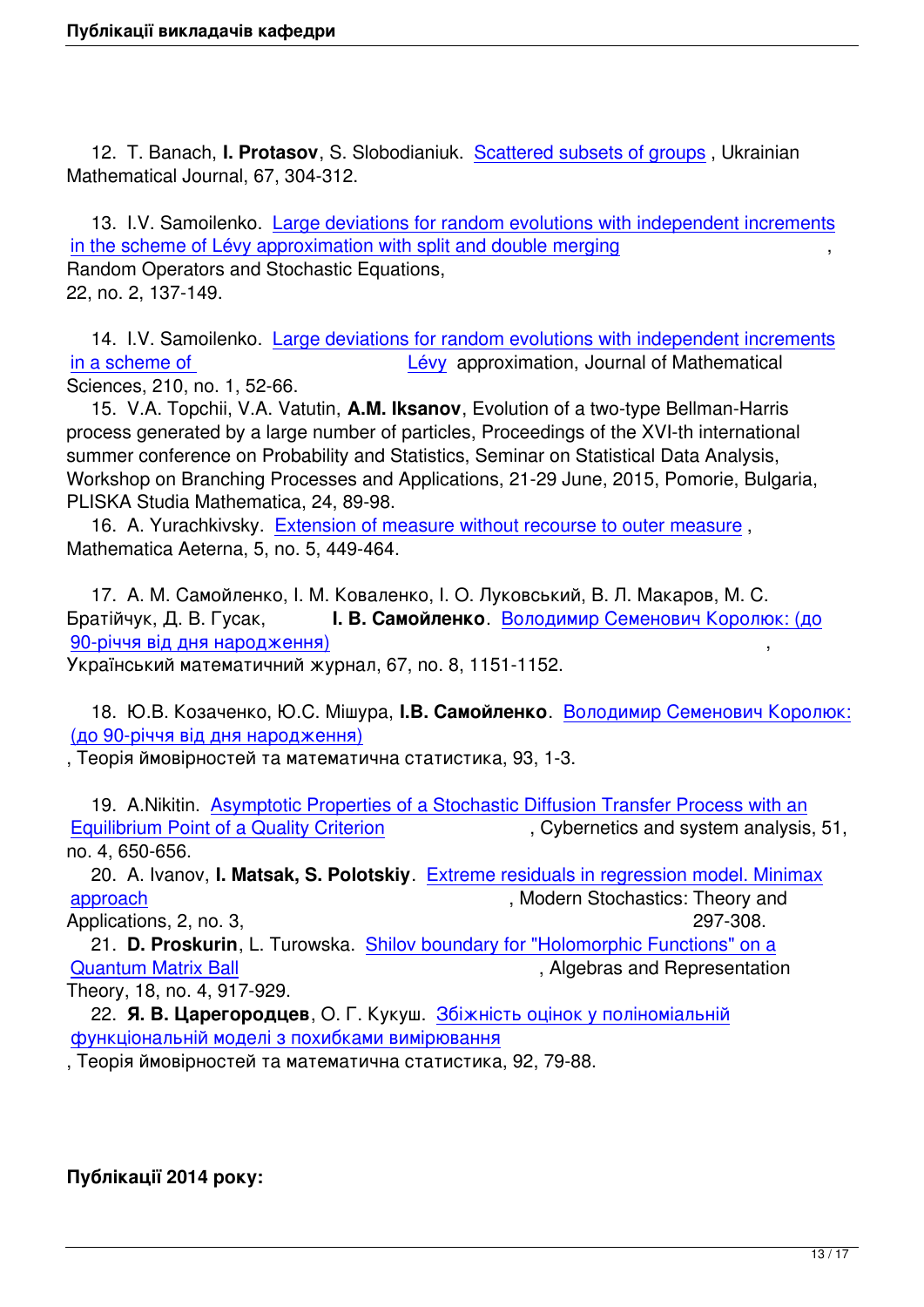1. A. Gnedin, **A. Iksanov**, **A. Marynych**, M. Moehle. On asymptotics of the beta coalescents , and the coalescents of the coalescents of the coalescents of the coalescents of the coalescents of the coalescents of the coalescents of the coalescents of the coalescents of the coalescents of the coalescent Probability, 46, no. 2, 496-515.

 [2. A. Gne](~iksan/publications/beta.pdf)din, **A. Iksanov**, **A. Marynych**. Lambda-co[alescents: a survey](~iksan/publications/beta.pdf) , Journal of Applied Probability, Special Volume 51A, 23-40.

 3. **A. Iksanov**, **A. Marynych**, M. Meiners. [Limit theorems for renewal sh](https://projecteuclid.org/download/pdfview_1/euclid.jap/1417528464)ot noise processes with eventually decreasing response functions  $\,$ ,  $\,$ ,  $\,$ ,  $\,$ ,  $\,$ ,  $\,$ ,  $\,$ ,  $\,$ ,  $\,$ ,  $\,$ ,  $\,$ ,  $\,$ ,  $\,$ ,  $\,$ ,  $\,$ ,  $\,$ ,  $\,$ ,  $\,$ ,  $\,$ ,  $\,$ ,  $\,$ ,  $\,$ ,  $\,$ ,  $\,$ ,  $\,$ ,  $\,$ ,  $\,$ ,  $\,$ ,  $\,$ ,  $\$ Stochastic Processes and their Applications, 124, no. 6, 2131-2170.

 4. **A. Iksanov**[, A. Pilipenko.](http://arxiv.org/abs/1212.1583)  On the maxim[um of a perturbed random walk](http://arxiv.org/abs/1212.1583) , Statistics and Probability Letters, 92, 168-172.

 5. V.S. Koroliuk, **I.V. Samoilenko**. [Large deviations for random evolutions](~iksan/publications/iksanov_pilipenko_2014.pdf) in the scheme of asymptotically small diffusion  $\blacksquare$  , Modern stochastics and  $\blacksquare$ applications, Springer optimization and its applications, 90, 201-217.

 6. **[A. Marynych](images/publications/samoylenko/sborn.pdf)**, G. Verovkin. Wea[k convergence of the number of zero increments in the](images/publications/samoylenko/sborn.pdf) random walk with barrier  $\blacksquare$ , Electronic Communications in Probability, 19, #74, 1-11.

 7. O. Petrenko, **I. Protasov**, S[. Slobodianiuk. Asymptotic structures of cardinals](http://ecp.ejpecp.org/article/view/3641) , Applied [General Topology, 15, 13](http://ecp.ejpecp.org/article/view/3641)7-146.

8. I. Protasov. Ultrafilters on metric spaces . T[opology and its Applications, 164,](http://polipapers.upv.es/index.php/AGT/article/view/3109/3406) 207–214.

 9. **I. Protasov**, K. Protasova. Kaleidoscopical configurations . Український математичний вiсник, 11, №1, 79–86

10. I. Protasov[, Ultrafilters on metric spaces](images/publications/protasov/topol5093.pdf), Topology Appl. 164, 207–214.

 11. **I. Protasov**, S. Slobodiani[uk. On the subset combinatoric](images/publications/protasov/79-86 .pdf)s of G-spaces, Algebra Discrete Math, 17, 98–109.

 12. **I. Protasov**, S. Slobodyanyuk. Thin subsets of groups , Ukrainian Mathematical Journal, 65, 1384-1393.

13. I. Protasov, Sparse and thin metric spaces, Mat. Stud. 41, 92–100.

 14. T. Banach, **I. Protasov**, O. Sip[achova Topologization o](http://link.springer.com/article/10.1007/s11253-014-0866-2)f a set endowed with an action of a monoid, Topology Appl. 169, 161–174.

 15. **I. Protasov**, K. Protasova, Kaleidoscopical configurations, Math. Sciences, 2000, Issue 3, 352–357.

 16. **I. Protasov**, S. Slobodianiuk, Ultracompanions of subsets of a group, Comment. Math. Univ. Coroline 52,2, 257–265.

17. **I. Protasov**, S. Slobodianiuk. Partitions of groups , Mat. Stud. 42, 115–128.

 18. T. Banakh, **I. Protasov**, S. Slobodianiuk, Densities, submeasures and partitions of groups, Algebra Discrete Math. 17, N2, 193-221.

 19. A. Yurachkivsky. A conditiona[l mean square estim](images/publications/protasov/protasov2015_02.pdf)ate for the solution of a SDE , International Journal of Statistics and Probability, 3, no.4, 1-11.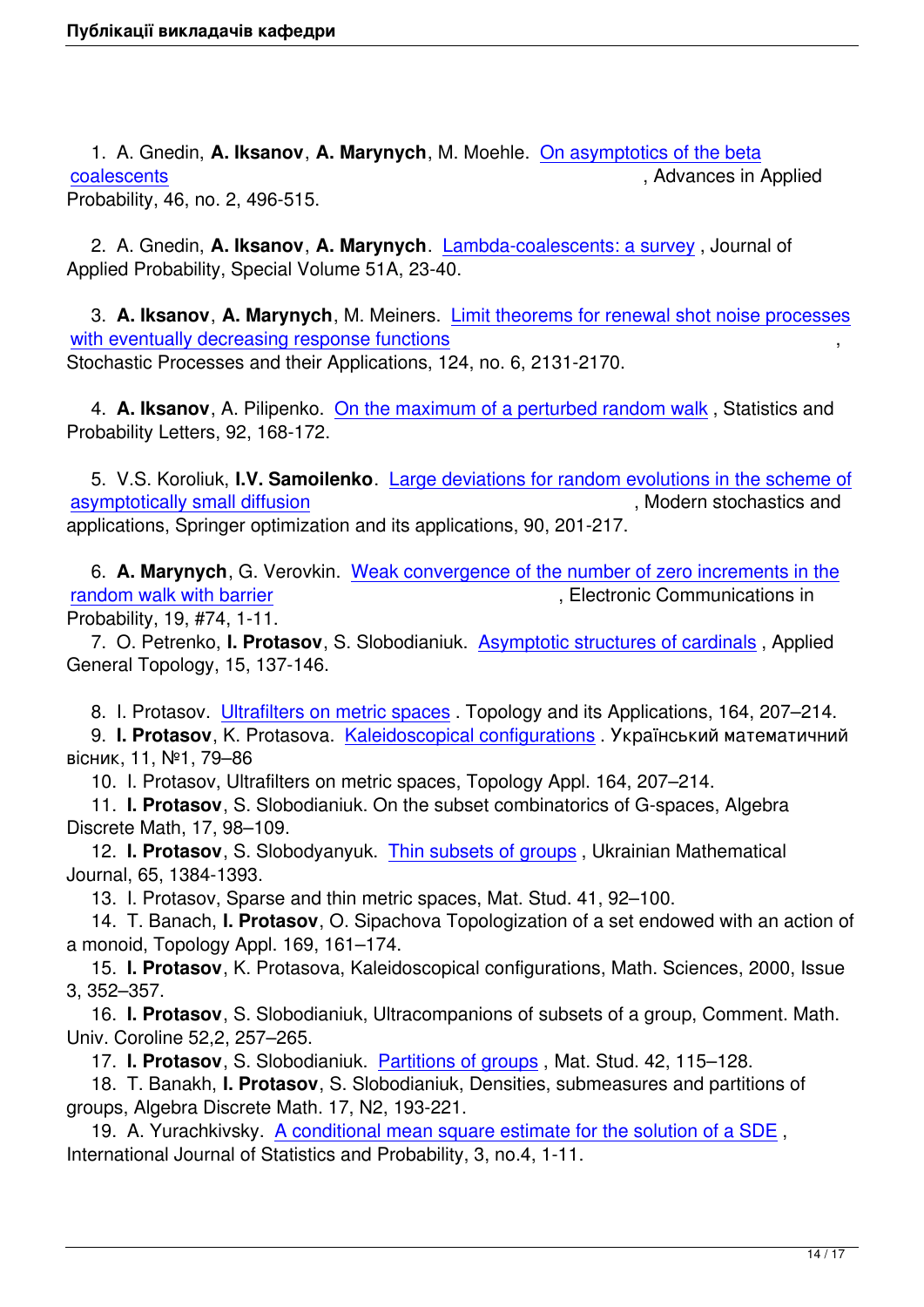20. В. Ватутин, **A. Иксанов**, **А. Маринич**. Слабая сходимость конечномерных распределений числа пустых ящиков решета Бернулли , Теория Вероятностей и ее Применения, 59, no. 1, 28-60.

 21. Доценко С.И. [Вектор Шепли для иерархических](~iksan/publications/IMV1103_2013.pdf) игр [, Вісник Київського](~iksan/publications/IMV1103_2013.pdf) університету, Кібернетика, №14, 2014, у друці.

 22. Доценко С.И. [Вектор Шепли как способ справедливо](images/publications/dotsenko/shepli.doc)го распределения , Журнал обчислювальної та прикладної математики, 2014, №1, у друці.

 23. С.И. Доценко, [А.В. Маринич. Игра в подсказу, вымогательство и угады](images/publications/dotsenko/nobel.doc)вание в задаче оптимального выбора , Кибернетика и Системный Анализ, 50(3), 107-116.

 [24. C. Доценко, П. Негадай](images/publications/docenko_mar_n3-2014.pdf)лов. [Об оптимальном порядке просмотра групп в задач](images/publications/docenko_mar_n3-2014.pdf)е выбора наилучшего элемента с групповым просмотром кандидатов , Кибернетика и вычислительная техника, 175, 31-39.

 25. В.С. Королюк, **І.В. Самойленко.** [Великі відхилення для імпульсних процесів](images/publications/docenko_negadajlov.pdf) накопичення в схемі фазового укрупнення Доповіді НАН України, 7, 28-35.

 [26. І.К. Мацак. Про однолінійну систему масового обслуговування з втратами](images/publications/samoylenko/dokl nanu.pdf) , Теорія ймовірностей та математична статистика, 90, 136-142.

 27. А. Юрачківс[ький. Збіжність стохастичних інтегралів до неперервного лок](images/publications/matsak/matsak_2014.pdf)ального мартингала з умовно незалежними приростами , Теорія ймовірностей та математична статистика, № 90, 182 -- 195.

 [28. П. Негадайлов, А. Єщенко. Пошук максимальної коаліції в обмеженій](images/publications/yurachkivskiy/tvms_2014.pdf) кооперативній грі з багатьма гравцями  $\blacksquare$ Тараса Шевченка, Серія фіз.-мат. науки, №4, 2014,

 [29. Савченко Л.А.,](images/publications/visn_neg_esh.pdf) **Якимів Р.Я**. [Інформаційні технології на підприємствах](images/publications/visn_neg_esh.pdf) агропромислового комплексу. Вісник ХНТУ сільського господарства ім. Петра Василенка, Вип.147, 2014р., ст. 174-181.

 30. **І.В.Самойленко**, Ю.В.Шушарін. Великі відхилення для випадкової еволюції з незалежними приростами в схемі пуассонової апроксимації з розщепленням та подвійним укрупненням , Журнал прикладної та обчислювальної математики, №3(117), [2014, с.76-86.](images/publications/samoylenko/samoilenko2015_2.pdf)

# **Публікації 2013 року:**